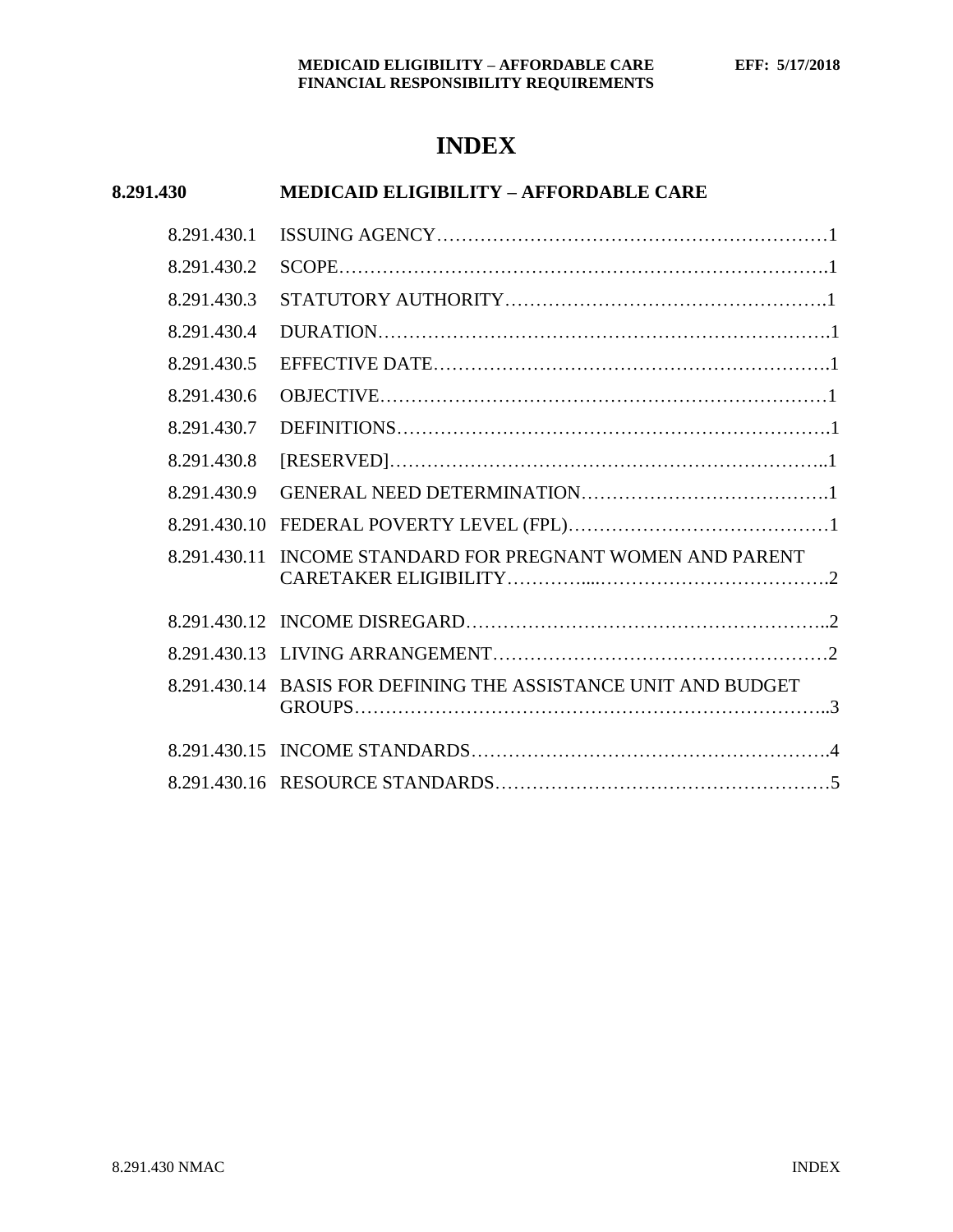**TITLE 8 SOCIAL SERVICES**

#### **CHAPTER 291 MEDICAID ELIGIBILITY - AFFORDABLE CARE PART 430 FINANCIAL RESPONSIBILITY REQUIREMENTS**

<span id="page-1-0"></span>**8.291.430.1 ISSUING AGENCY:** New Mexico Human Services Department (HSD). [8.291.430.1 NMAC - Rp, 8.291.430.1 NMAC, 11/16/2015]

<span id="page-1-1"></span>**8.291.430.2 SCOPE:** The rule applies to the general public. [8.291.430.2 NMAC - Rp, 8.291.430.2 NMAC, 11/16/2015]

<span id="page-1-2"></span>**8.291.430.3 STATUTORY AUTHORITY:** The New Mexico medicaid program and other health care programs are administered pursuant to regulations promulgated by the federal department of health and human services under Title XIX of the Social Security Act as amended or by state statute. See Section 27-1-12 NMSA et seq.

[8.291.430.3 NMAC - Rp, 8.291.430.3 NMAC, 11/16/2015]

<span id="page-1-3"></span>**8.291.430.4 DURATION:** Permanent.

[8.291.430.4 NMAC - Rp, 8.291.430.4 NMAC, 11/16/2015]

<span id="page-1-4"></span>**8.291.430.5 EFFECTIVE DATE:** November 16, 2015, unless a later date is cited at the end of a section. [8.291.430.5 NMAC - Rp, 8.291.430.5 NMAC, 11/16/2015]

<span id="page-1-5"></span>**8.291.430.6 OBJECTIVE:** The objective of this rule is to provide specific instructions when determining eligibility for the medicaid program and other health care programs. Processes for establishing and maintaining a medical assistance programs (MAP) category of the affordable care eligibility are detailed in the 8.291.400 through 8.291.430 NMAC.

[8.291.430.6 NMAC - Rp, 8.291.430.6 NMAC, 11/16/2015]

<span id="page-1-6"></span>**8.291.430.7 DEFINITIONS:** Refer to 8.291.400 NMAC for detailed descriptions. [8.291.430.7 NMAC - Rp, 8.291.430.7 NMAC, 11/16/2015]

## <span id="page-1-7"></span>**8.291.430.8 [RESERVED]**

[8.291.430.8 NMAC - Rp, 8.291.430.8 NMAC, 11/16/2015; A/E, 4/1/2016]

<span id="page-1-8"></span>**8.291.430.9 GENERAL NEED DETERMINATION:** To be eligible for a MAP category of eligibility, an applicant or a recipient must meet specific income standards. [8.291.430.9 NMAC - Rp, 8.291.430.9 NMAC, 11/16/2015]

<span id="page-1-9"></span>**8.291.430.10 FEDERAL POVERTY LEVEL (FPL):** This part contains the monthly federal poverty level table for use in determining monthly income standards for MAP categories of eligibility outlined in 8.291.400.10  $NMAC$ 

| <b>HOUSEHOLD</b><br><b>SIZE</b> | 100%    | 133%    | 138%    | 190%    | 240%    | 250%    | 300%     |
|---------------------------------|---------|---------|---------|---------|---------|---------|----------|
|                                 | \$1,012 | \$1,346 | \$1,397 | \$1,923 | \$2,428 | \$2,530 | \$3,035  |
| $\overline{2}$                  | \$1,372 | \$1,825 | \$1,893 | \$2,607 | \$3,292 | \$3,430 | \$4,115  |
| 3                               | \$1,732 | \$2,304 | \$2,390 | \$3,291 | \$4,156 | \$4,330 | \$5,195  |
| 4                               | \$2,092 | \$2,782 | \$2,887 | \$3,975 | \$5,020 | \$5,230 | \$6,275  |
| 5                               | \$2,452 | \$3,261 | \$3,384 | \$4,659 | \$5,884 | \$6,130 | \$7,355  |
| 6                               | \$2,812 | \$3,740 | \$3,881 | \$5,343 | \$6,748 | \$7,030 | \$8,435  |
|                                 | \$3,172 | \$4,219 | \$4,377 | \$6,027 | \$7,612 | \$7,930 | \$9,515  |
| 8                               | \$3,532 | \$4,698 | \$4,874 | \$6,711 | \$8,476 | \$8,830 | \$10,595 |
| $+1$                            | \$360   | \$479   | \$497   | \$684   | \$864   | \$900   | \$1,080  |

[8.291.430.10 NMAC - Rp, 8.291.430.10 NMAC, 11/16/2015; A/E, 4/1/2016; A/E, 9/14/2017; A, 2/1/2018; A/E, 5/17/2018]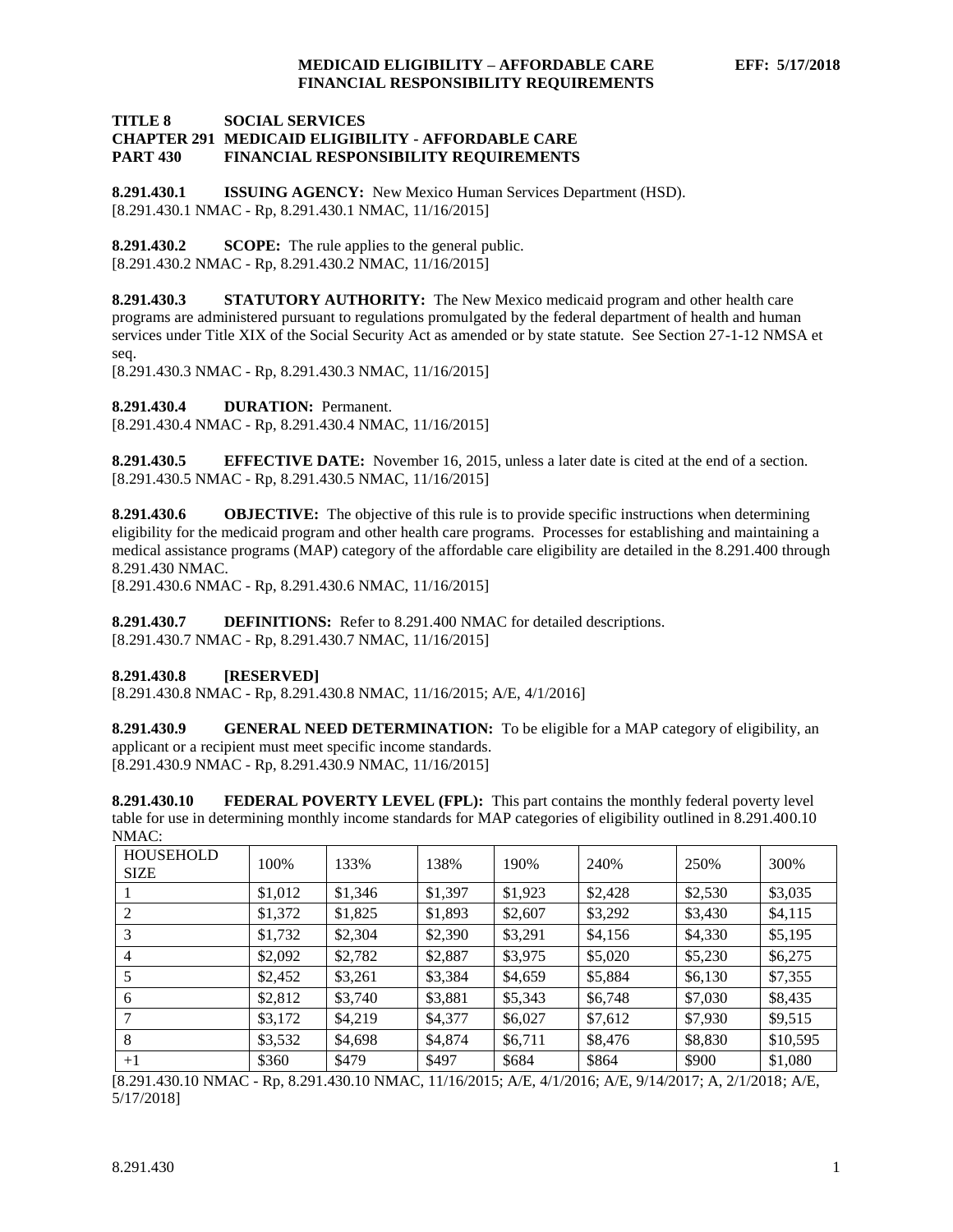#### <span id="page-2-0"></span>**8.291.430.11 INCOME STANDARD FOR PREGNANT WOMEN AND PARENT CARETAKER**

**ELIGIBILITY:** This part contains the MAP category of pregnant women and parent caretaker eligibility's fixed monthly standard for an applicant or recipient:

| <b>HOUSEHOLD</b> | <b>MONTHLY INCOME</b> |  |  |  |
|------------------|-----------------------|--|--|--|
| <b>SIZE</b>      | <b>LIMIT</b>          |  |  |  |
|                  | \$451                 |  |  |  |
| $\overline{2}$   | \$608                 |  |  |  |
| $\overline{3}$   | \$765                 |  |  |  |
| 4                | \$923                 |  |  |  |
| 5                | \$1,080               |  |  |  |
| 6                | \$1,238               |  |  |  |
| $\mathcal{I}$    | \$1,395               |  |  |  |
| 8                | \$1,553               |  |  |  |
| $+1$             | \$158                 |  |  |  |
|                  |                       |  |  |  |

[8.291.430.11 NMAC - Rp, 8.291.430.11 NMAC, 11/16/2015]

<span id="page-2-1"></span>**8.291.430.12 INCOME DISREGARD:** A disregard of five percent of 100 percent of the current FPL, according to the applicant's or recipient's budget group size, will be given according to the Affordable Care Act (ACA) related category of eligibility. This income disregard will be subtracted from the countable income. [8.291.430.12 NMAC - Rp, 8.291.430.12 NMAC, 11/16/2015]

<span id="page-2-2"></span>**8.291.430.13 LIVING ARRANGEMENT:** All individuals listed on the MAP application are evaluated according to their living arrangement to determine if they can be included in an assistance group or budget group.

**A.** Extended living in the home: An individual physically absent from the home is a member of the assistance unit or budget group. Extended living in the home includes:

**(1)** attending college or boarding school;

**(2)** receiving treatment in a title XIX MAD enrolled facility (including institutionalized when meeting a nursing facility (NF) level of care (LOC) and intermediate care facilities for the mentally retarded (ICF-MRs);

**(3)** emergency absences: an applicant or recipient absent from the home due to an emergency, who is expected to return to the household, continues to be a member of the household;

**(4)** foster care placements: a minor applicant or minor recipient removed from the home by a child protective services agency (tribal, bureau of Indian affairs, or children, youth and families department) will be considered to be living in the home until the adjudicatory hearing; if the adjudicatory hearing results in custody being granted to some other entity, the minor applicant or minor recipient will be removed from the assistance unit and budget group;

**(5)** inmate of a public institution:

**(a)** see 8.200.410.15 NMAC for the definition of a public institution and an inmate

of a public institution;

**(b)** an inmate of a public institution is included in the household with other mandatory household members if he or she is expected to file a tax return or be claimed as a tax dependent; see 8.291.430.14 NMAC;

**(c)** an inmate of a public institution is not included in the household if he or she neither files a tax return nor is claimed as a tax dependent which requires that mandatory household members be living together; see 8.291.430.14 NMAC.

**B.** Extended living in the home also includes:

- **(1)** residential treatment centers;
- **(2)** group homes; and
- **(3)** free-standing psychiatric hospitals.

**C.** Living in the home with a parent caretaker: To be included in the assistance unit, a minor applicant or minor recipient must be living, or considered to be living, in the home of:

**(1)** a biological or adoptive or step parent (there is a presumption that a child born to a married woman is the child of the husband); or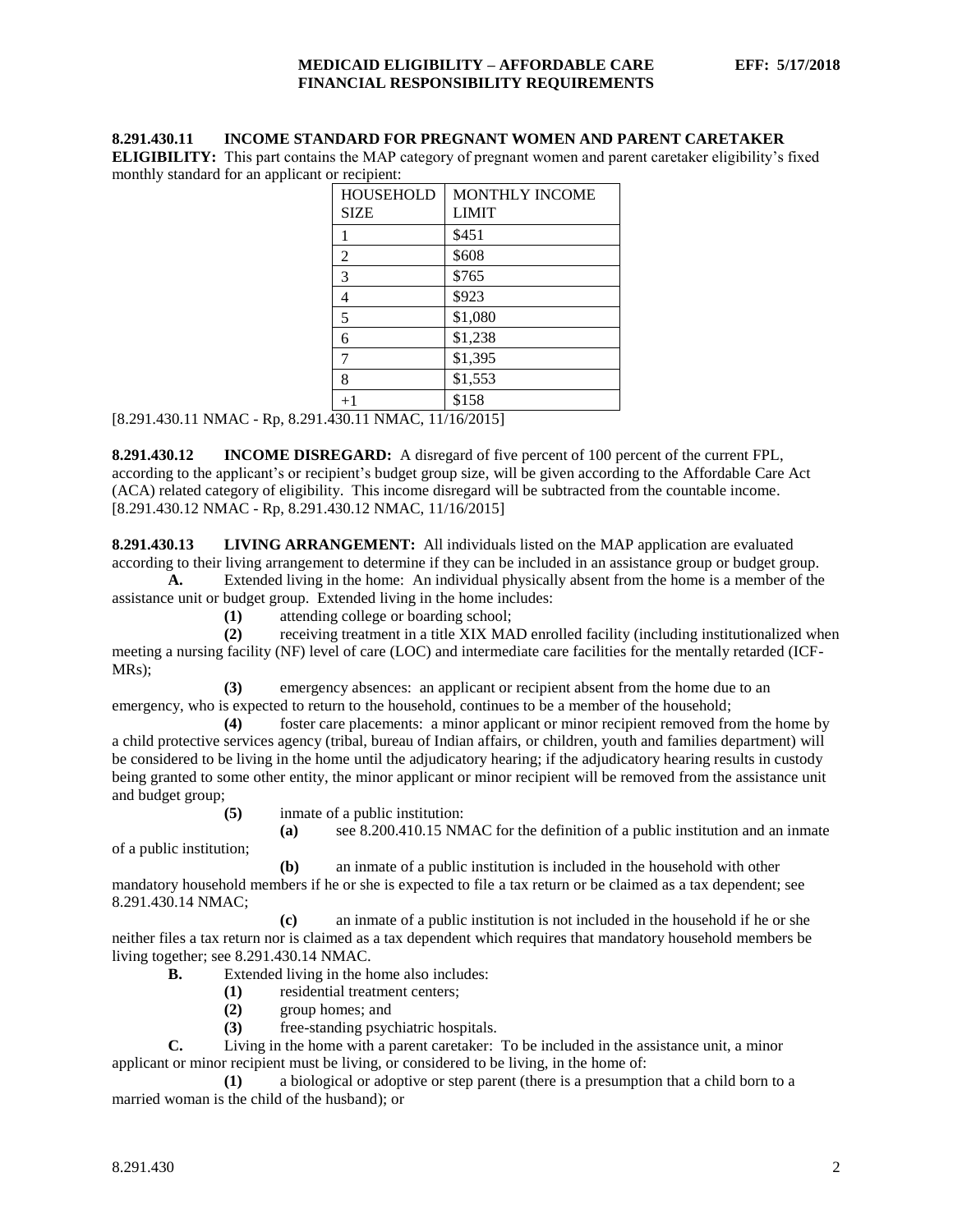**(2)** a specified relative who:

**(a)** is related within the fifth degree of relationship by blood, marriage or adoption, as determined by New Mexico statute Chapter 45 - Uniform Probate Code; a relationship based upon marriage, such as "in-law" or "step" relationships, continues to exist following the dissolution of the marriage by divorce or death; and

**(b)** assumes responsibility for the day-to-day care and control of the minor applicant or minor recipient; the determination of whether an individual functions as the specified relative shall be made by the specified relative unless other information known to the worker clearly indicates otherwise;

**(3)** a minor applicant or minor recipient considered to be living in the home: a minor applicant or minor recipient is considered to be part of the assistance unit and budget group as evidenced by the minor applicant's or minor recipient's customary physical presence in the home; if a he or she is living in more than one household, the following applies:

**(a)** the custodial parent is the parent with whom the minor applicant or minor recipient lives the greater number of nights; or

**(b)** if the minor applicant or minor recipient spends equal amounts of time with each household, the minor applicant or minor recipient shall be considered to be living in the household of the parent with the higher modified adjusted gross income (MAGI).

**D.** For individuals for whom the state must complete a determination of income either based on MAGI or for MAGI-excepted groups:

**(1)** MAD recognizes same-sex couples as spouses, if they are legally married under the laws of the state, territory, or foreign jurisdiction in which the marriage was celebrated; and

**(2)** for an applicant or recipient whose MAP category of eligibility is based on the eligibility for any other HSD benefit program and for which income is not used in the eligibility determination, the applicant's or recipient's marital status will not be used in making the eligibility determination; the applicant's or recipient's MAP category of eligibility will continue to be based on the determination of eligibility of the other HSD applicable benefits.

[8.291.430.13 NMAC - Rp, 8.291.430.13 NMAC, 11/16/2015]

<span id="page-3-0"></span>**8.291.430.14 BASIS FOR DEFINING THE ASSISTANCE UNIT AND BUDGET GROUPS:** At the time of a MAP application, an applicant or recipient and ISD shall identify everyone who is to be considered for inclusion in an assistance unit and budget group. The composition of the assistance unit and budget group is based on the following factors:

**A.** Assistance group: the assistance unit includes an applicant or recipient who applies and who is determined to meet a MAP category of eligibility found in 8.291.430.10 NMAC.

**B.** Budget group: the budget group consists of the following types and will be established on an individual basis:

**(1)** tax filers and dependents: households that submit a MAP application where an applicant or a recipient intends to file for federal taxes or will be claimed as a dependent on federal income taxes for the current year:

**(a)** the budget group will consist of applicants or recipients who are listed on the MAP application as the taxpayer and tax dependents;

**(b)** if there are multiple taxpayers listed on a single MAP application, the budget group(s) will be established based on who the taxpayer intends to claim as a dependent (including the taxpayer); only the taxpayer and his or her child and tax dependent (dependent) listed on the MAP application will be considered as part of the budget group;

**(c)** in the case of an applicant or recipient married couple living together, each spouse will be included in the household of the other spouse, regardless of whether they expect to file a joint tax return, a separate tax return or whether one spouse expects to be claimed as a tax dependent by the other spouse;

**(d)** exceptions to tax filer rules: the following applicants or recipients will be

**(i)** an applicant or a recipient other than a spouse or a biological, adopted, or step child who expect to be claimed as a tax dependent by another taxpayer outside of the household;

**(ii)** an applicant or a recipient under 19 who expect to be claimed by one parent as a tax dependent and are living with both parents but whose parents do not expect to file a joint tax return; and

treated as non-filers: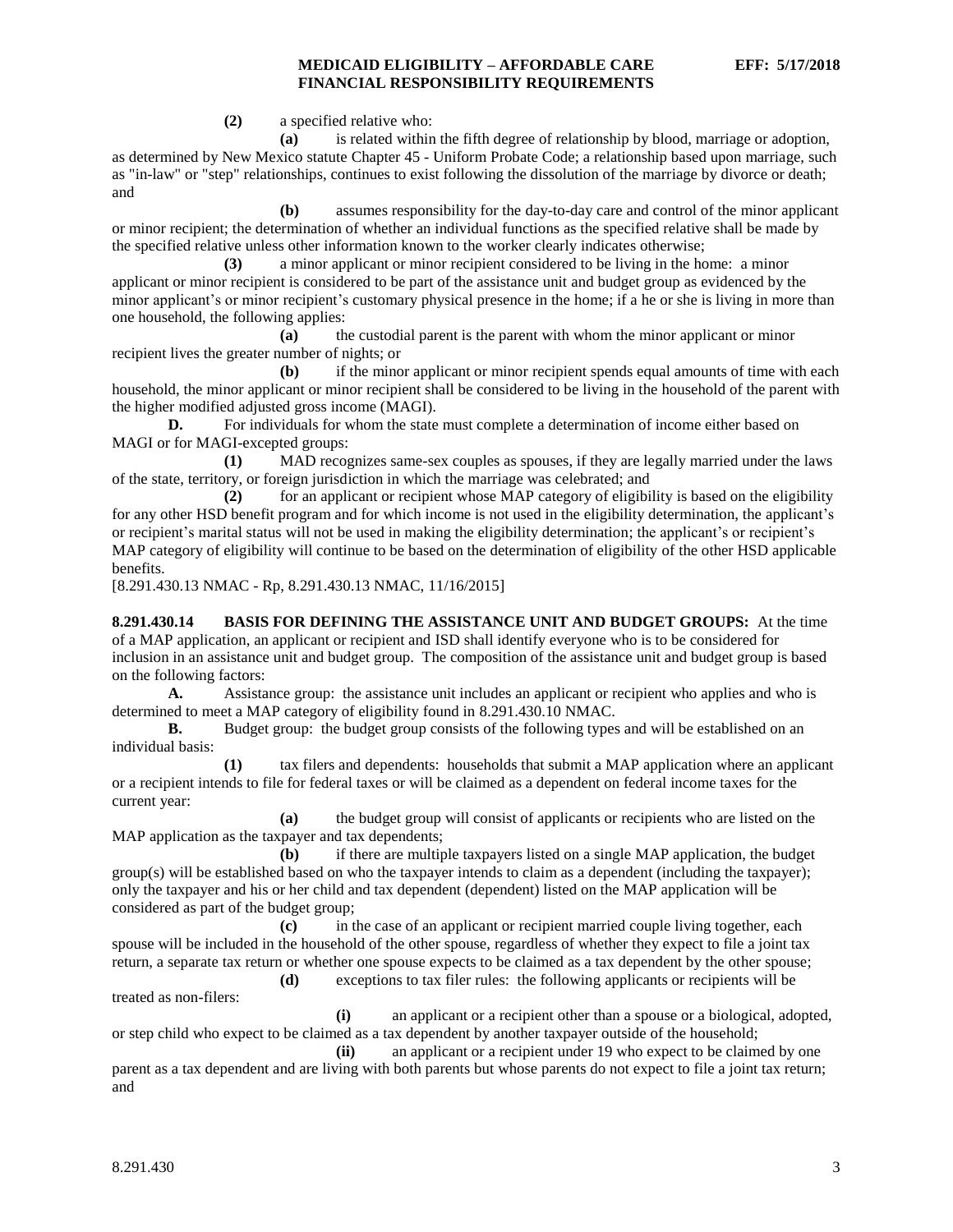**(iii)** an applicant or a recipient under 19 who expect to be claimed as a tax dependent by a non-custodial parent.

**(2)** individuals who neither file a tax return nor are claimed as a tax dependent: in the case of applicants or recipients who do not expect to file a federal tax return and do not expect to be claimed as a tax dependent for the taxable year in which a MAP category of eligibility is being made, or meet an exception to tax filer requirements in Paragraph (1) of Subsection B of 8.291.430.14 NMAC, the budget group consists of the applicant or recipient and, if living with the applicant or recipient:

**(a)** the applicant's or recipient's spouse;

**(b)** the applicant's and recipient's natural, adopted and step children under the age

of 19; and

**(c)** in the case of applicants or recipients under the age of 19, the applicant's or recipient's natural, adopted and step parents and natural, adoptive and step siblings under the age of 19.

**(3)** households may submit a MAP application that includes both filer and non-filers as defined in Subsections A and B of 8.291.430.14 NMAC; the budget group(s) will be organized using the filer and non-filer concepts, and eligibility will be established on an individual basis. [8.291.430.14 NMAC - Rp, 8.291.430.14 NMAC, 11/16/2015]

<span id="page-4-0"></span>**8.291.430.15 INCOME STANDARDS:** Verification of income, both earned and unearned, is mandatory for all MAP categories of ACA related eligibility. Verification methods can be found at 8.291.410 NMAC.

**A.** All income will be calculated as defined by Section 36B of the Federal Tax Code to produce a MAGI. This amount is compared to the FPL for the appropriate MAP category of eligibility and household size.

**B.** MAGI is calculated using the methodologies defined in Section 36B(d)(2)(B) of the Federal Tax Code, with the following exceptions:

**(1)** an amount received as a lump sum is counted as income only in the month received;

**(2)** scholarships, awards, or fellowship grants used for education purposes and not for living expenses are excluded from income;

**(3)** the following American Indian or Alaska native exceptions are excluded from income:

**(a)** distributions from Alaska native corporations and settlement trusts;

**(b)** distributions from any property held in trust, subject to federal restrictions,

located within the most recent boundaries of a prior federal reservation, or otherwise under the supervision of the secretary of the interior;

**(c)** distributions and payments from rents, leases, rights of way, royalties, usage rights, or natural resource extraction and harvest from;

**(i)** rights of ownership or possession in any lands described in Subsection B of 8.291.430.15 NMAC; or

**(ii)** federally protected rights regarding off-reservation hunting, fishing, gathering, or usage of natural resources;

**(d)** distributions resulting from real property ownership interests related to natural resources and improvements;

**(i)** located on or near a reservation or within the most recent boundaries of a prior federal reservation; or

real property ownership interests.

**(ii)** resulting from the exercise of federally-protected rights relating to such

**(e)** payments resulting from ownership interests in or usage rights to items that have unique religious, spiritual, traditional, or cultural significance or rights that support subsistence or a traditional lifestyle according to applicable tribal law or custom; and

**(f)** student financial assistance provided under the bureau of Indian affairs education programs.

**C.** Certain income of children and tax dependents: The following are not included in household income:

**(1)** The MAGI-based income of an applicant or recipient who is included in the household of his or her natural, adopted, or step parent and who is not expected to be required to file a tax return under Section  $6012(a)(1)$  of the Internal Revenue Code for the taxable year in which a MAP category of eligibility is being determined, is not included in household income whether or not the applicant or recipient files a tax return.

**(2)** The MAGI-based income of an applicant's or recipient's dependent who is not expected to be required to file a tax return under Section  $6012(a)(1)$  of the Internal Revenue Code for the taxable year in